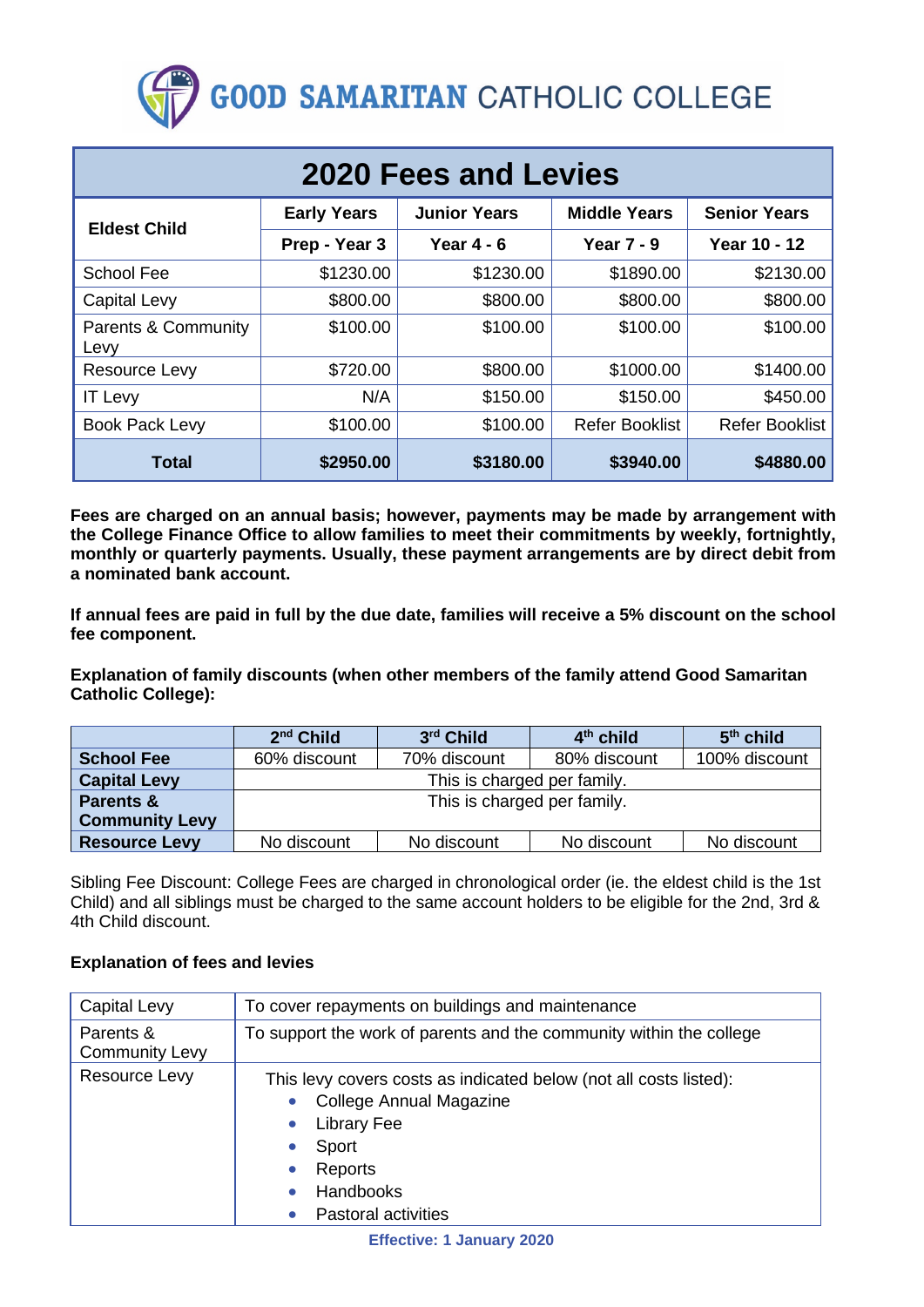|                | Subject costs                                                                  |  |  |  |
|----------------|--------------------------------------------------------------------------------|--|--|--|
|                | Excursions (except camps, retreats, interstate and overseas trips)             |  |  |  |
|                | <b>Class Competitions</b>                                                      |  |  |  |
|                | Most materials for practical subjects                                          |  |  |  |
|                | Textbook hire (see last page)                                                  |  |  |  |
|                | Photocopying                                                                   |  |  |  |
|                | Class Technology access (P - 3)                                                |  |  |  |
|                | Computer software (P - 3)                                                      |  |  |  |
|                | IT Support $(P - 3)$                                                           |  |  |  |
|                | LAN / WAN facilities $(P - 3)$                                                 |  |  |  |
|                | Internet costs $(P - 3)$                                                       |  |  |  |
| <b>IT Levy</b> | This levy covers the cost of a school owned iPad for student use, an iPad      |  |  |  |
|                | case with keyboard, access to Wifi, IT technical support, software, licensing. |  |  |  |
| Book Pack Levy | This levy covers the cost of stationary items used by primary students, e.g.,  |  |  |  |
|                | pens, pencils, exercise books, rulers, sharpeners, pencil cases, etc.          |  |  |  |

# **Additional Fees**

#### **Annual Fees do not include the following:**

- School camps/retreats as advised by the College
- Book Lists Year 7 & Year 8

#### **Please note:**

From time to time a student activity/event may arise which may incur an additional charge. Parents will be advised in advance of the details and costs.

# **Methods of Payment – School Fees**

- Agreed Payment Plan by Direct Debit, Credit Card, Centrepay or BPay
- Online via Mastercard/Visa via the Parent Portal Payments Page or through the College website by clicking the Enrolment tab and selecting 'Make a Payment'
- EFTPOS Debit and Credit Cards at the College Finance Office
- Cash at the College Finance Office

#### **The College does not accept payment by cheque.**

#### **Uniform Purchases**

The Uniform Retail Centre accepts payment via Credit Card, BPay, Cash or EFTPOS at the time of purchase. For orders that will require future collection, mail order/phone order payment via Credit Card will be accepted.

## **Sibling Discount**

An additional sibling discount is available (on the school fee component only) for students with siblings who attend other Brisbane Catholic Education schools on the Sunshine Coast.

| <b>School Fee</b><br><b>Discount</b> | Number of siblings attending another BCE school |     |       |      |  |
|--------------------------------------|-------------------------------------------------|-----|-------|------|--|
| No. of students                      | <b>One</b>                                      | ™o  | Three | Four |  |
| <b>Discount</b>                      | 5%                                              | 10% | 20%   | 40%  |  |